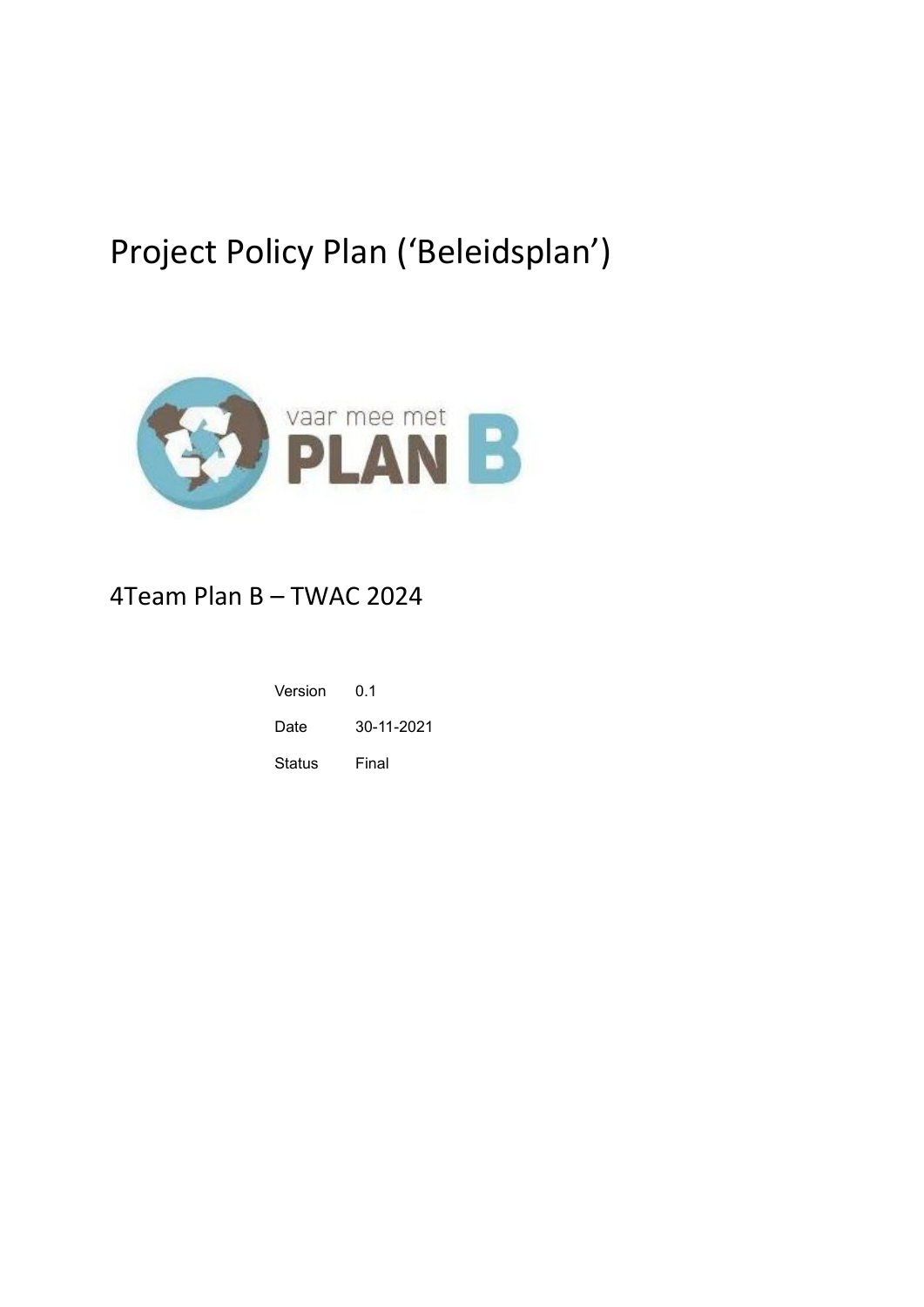

Contact person Marko Schanssema Project Manager T 0627-234 111 marko.schanssema@synpro.nu

Date of approval: 30-11-2021

Stichting Plan B, Cannenburg 150, 3328 AX Dordrecht, the Netherlands.

Chamber of Commerce of Plan B: 82912548

RSIN of Plan B Foundation set up for the TWAC2024 event: 862651669

Foundation Board members:

- 1. Saskia Villanueva van Buul (chair)
- 2. Jacoba Wilhelmina Alkema (secretary, treasurer)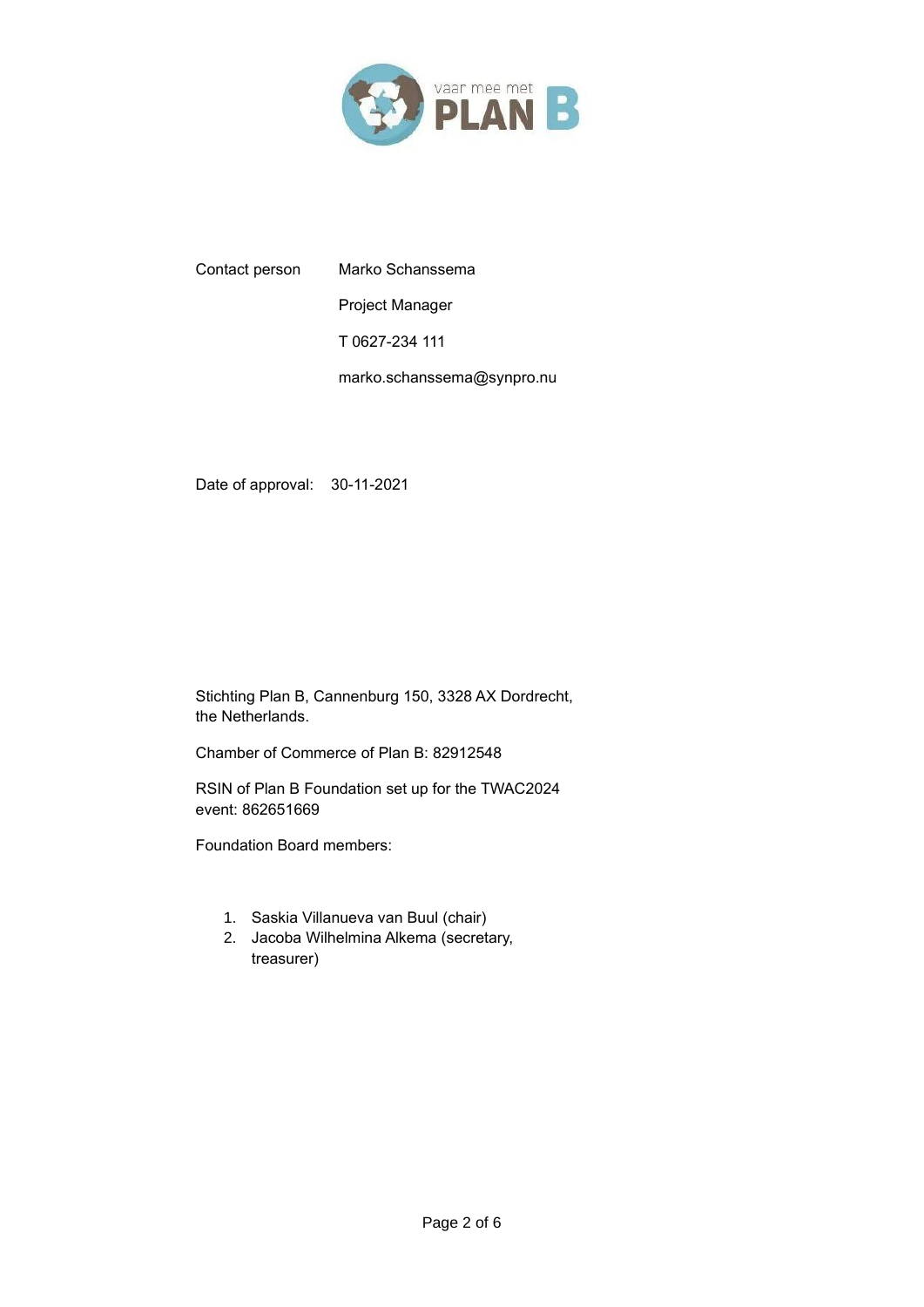

# <span id="page-2-0"></span>*1. Preface*

During the first half of 2021 Jacoline Alkema and Saskia Villanueva, participants of the TWAC 2024 challenge by the name of team 'Plan B', expressed their wish to treat the preparation and execution of their participation to the TWAC 2024 ('TWAC 2024') challenge by means of a project approach. Based on the wish mentioned above, a Project Implementation Plan ('PIP') was written during Q3 of 2021. The PIP describes the framework which applies to the scope of the TWAC 2024 activities an includes the project schedule, main project implementation risks and related mitigating action items. Based on the PIP, this Policy Plan was written, highlighting the main project activities and financial strategy to be implemented during the duration of the project.

#### Storage location of this document

The source document of this Policy Plan is available from the Project Manager and the Client (see below).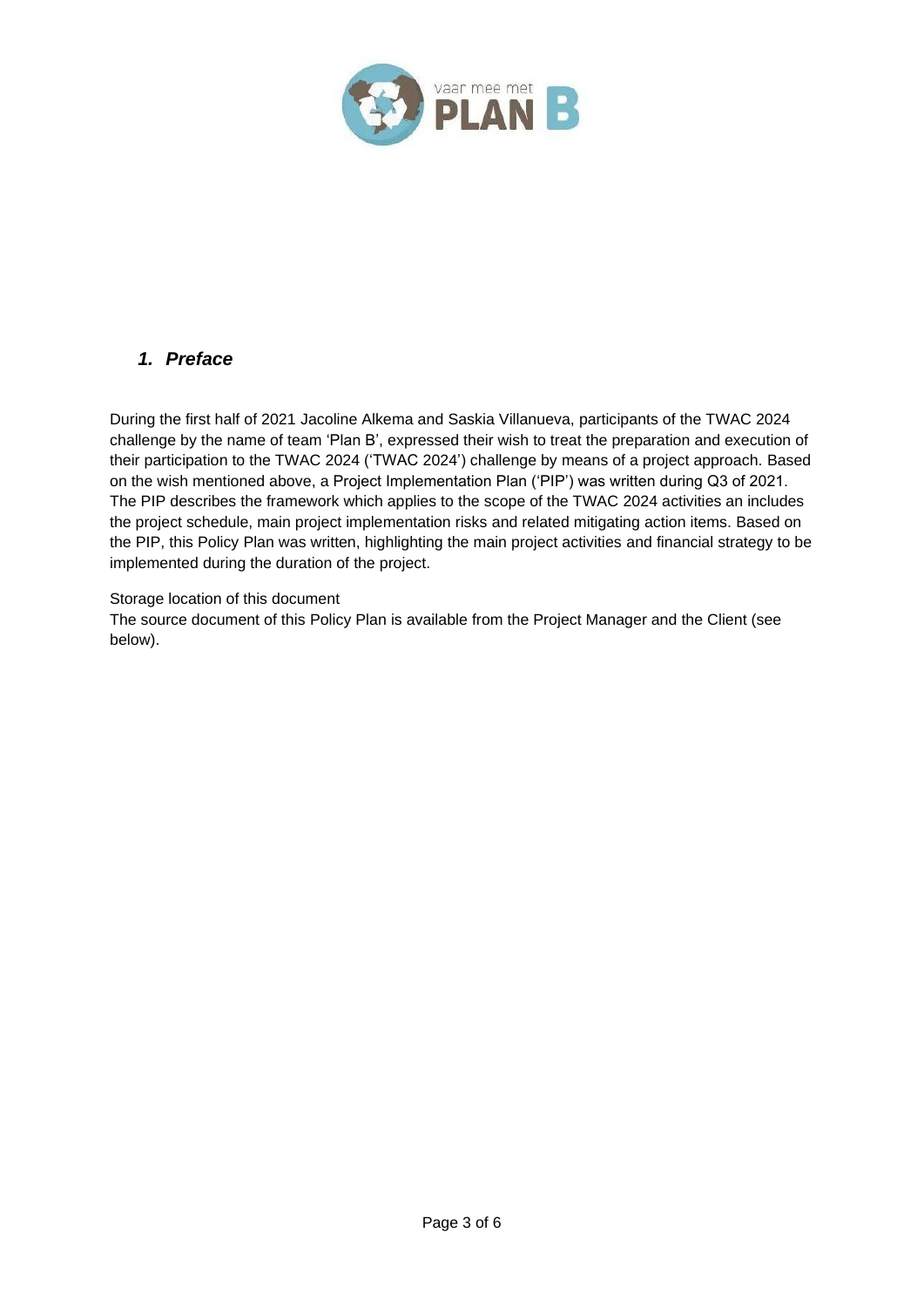

# <span id="page-3-0"></span>*2. Table of contents*

|    | Table of contents            |                |
|----|------------------------------|----------------|
| 1. | Preface                      | 3              |
| 2. | Contents                     | $\overline{4}$ |
|    | 3. Project schedule          | $\overline{4}$ |
|    | 4. Definition of the project | 5              |
|    | 5. Financial chapter         | 6              |
| 6. | Project controls             | 6              |

# <span id="page-3-1"></span>*3. Project schedule*

The timeline of the main project activities is as follows:

| Project phase  | <b>Start</b> | Finish   |
|----------------|--------------|----------|
| Initiation     | May 2021     | Dec 2021 |
| Realisation    | Jan 2022     | Sep 2024 |
| Implementation | Sep 2024     | Dec 2024 |
| Closure        | Q1 2025      | Q1 2025  |

Because of the phased project execution, formal approval will be sought from Jacoline Alkema and Saskia Villanueva by the project team to progress to the subsequent project phase.

#### **Background of the project**

The project's origins can be related to the following text of TWAC 2024 challenge participant S. Villenueva:

"Live begins at the end of your comfort zone"

Ruim een jaar geleden zag ik een oproep van een team met een missie. Een missie om de Atlantische Oceaan over te roeien. Ze waren op zoek naar een reserveroeier…

Het idee sprak mij direct aan, mensen in mijn omgeving die de oproep gezien hadden wezen mij op de oproep. Dit moedigde mij aan. Tenslotte was ik na verschillende uitdagingen op sportgebied op zoek naar een nieuwe uitdaging. Zonder twijfel heb ik mij aangemeld voor de selectiedag.

Tijdens het selectieproces bleek het niet te gaan om 1 reserveroeier, maar om een team van reserveroeiers. Vijf reserveroeiers werden geselecteerd. Gedreven door enthousiasme bemoeide ik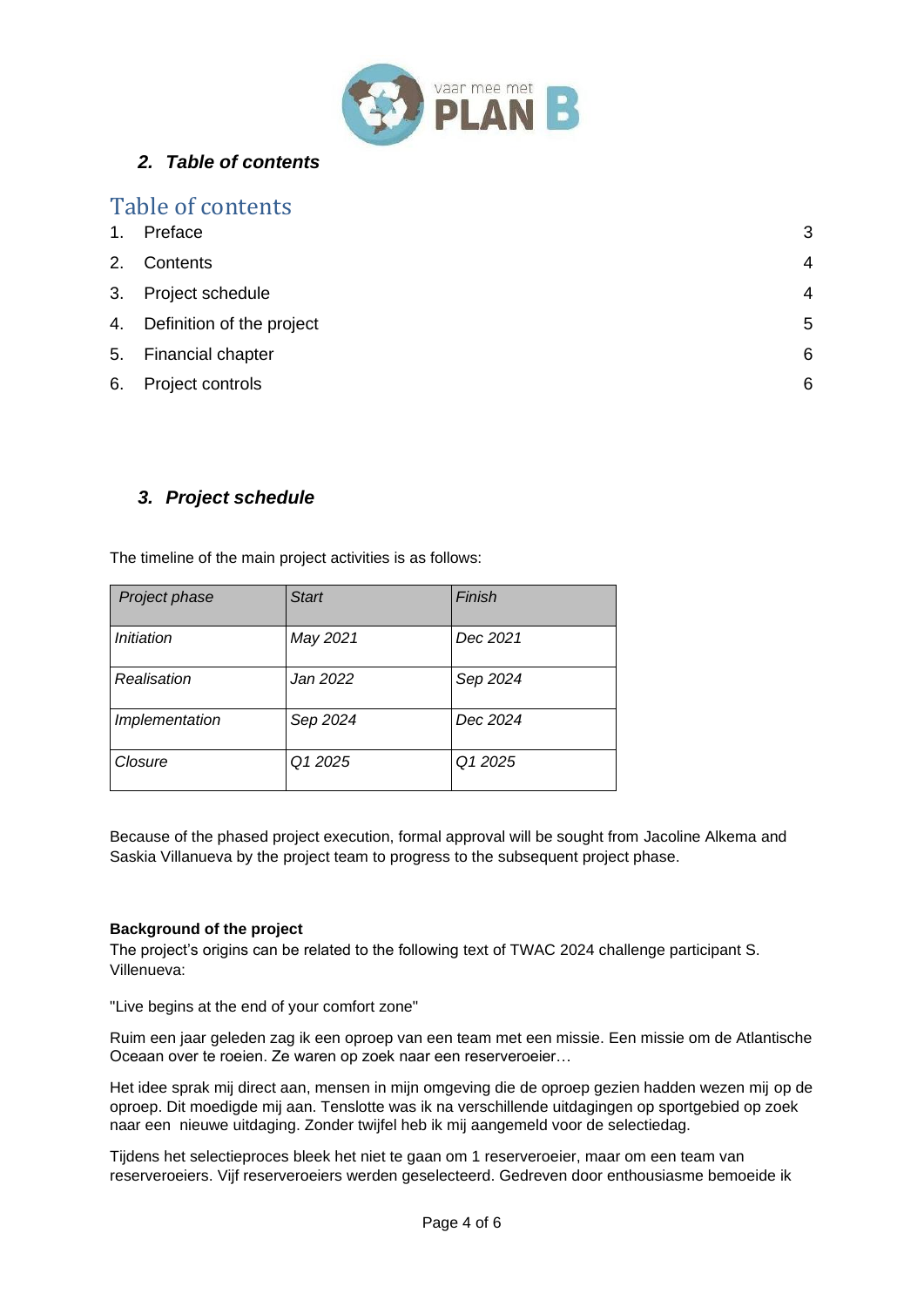

mij al snel met zaken en taken die aan de roeiers voorbehouden waren. Gezien mijn positie als reserveroeier kreeg ik (te) weinig ruimte om mij in het proces te mengen. Ondertussen groeide mijn enthousiasme voor het project.

De positie van reserveroeier was onzeker en bood mij onvoldoende perspectief op een plek in de boot. Ik vond op eigen initiatief een sponsor voor de boot. Toen vervolgens bleek dat ook dat mijn positie binnen het team van reserveroeiers niet veranderde heb ik besloten om het heft in eigen hand te nemen. Ik ben uit het team gestapt.

Na het lezen van een citaat van Bibian Mentel "Ga iets met je leven doen wat je echt leuk vindt. Verzamel herinneringen. De zin van het leven is liefde. En wees een beetje lief voor elkaar", viel voor mij het kwartje. Nota Bene op 8 maart, internationale vrouwendag, is "Plan B" ontstaan.

Plan B; Met een eigen team deelnemen aan de TWAC races in 2024.

# <span id="page-4-0"></span>*4. Definition of the project*

#### **Project objective**

Following from the above Opportunity Statement, the following project objective was defined:

Preparing and executing a successful, and safe, TWAC 2024 Atlantic Ocean crossing for Plan B from La Gomera to Antigua in December 2024.

During the preparation and execution phases of the project the contribution of the project team members, training sessions, and mental and physical preparation will be taken into account.

#### **Envisaged end result**

The envisaged result of this project is a safe and successful Atlantic Ocean crossing of the Plan B team during the TWAC event in December 2024, thereby contributing to the personal objectives of participants Jacoline Alkema and Saskia Villanueva as well as contributing financially to the Ellen MacArthur Foundation.

#### **Project end date**

The project end date, as discussed with the project team members, is 31 March 2025.

#### **Project scope**

The project scope is limited to the framework mentioned above and limits itself to:

Focus on the preparation and execution of the TWAC 2024 challenge by team Plan B.

This means that the project will not be involved in the training events that are used by the rowers as part of their preparation. The latter are regarded as necessary in order to gain and build the amount of experience (mentally and physically) required for a success participation in the challenge.